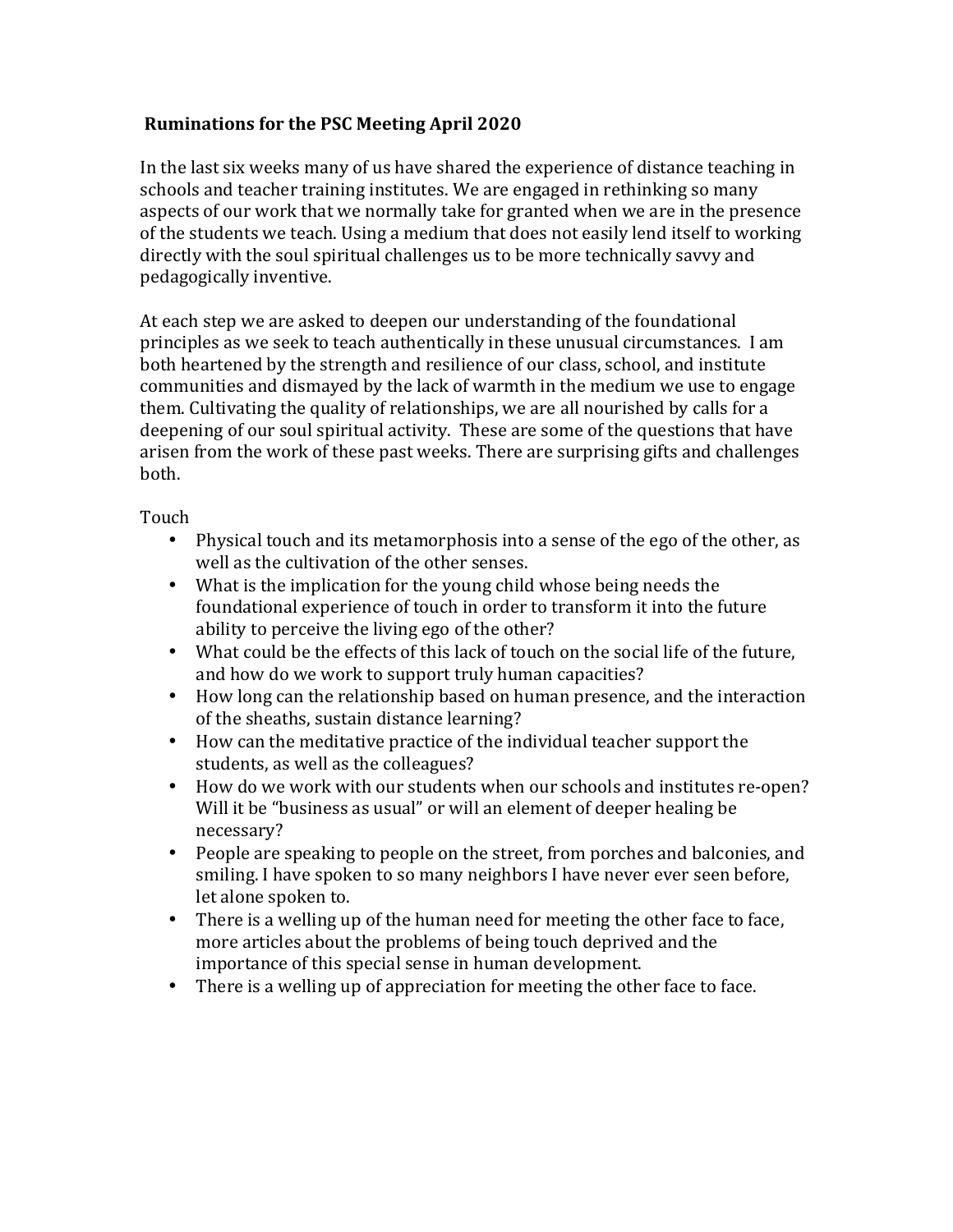Slowing the Pace

- I do notice a slowing down, exposing deep levels of stress and fatigue that so many adults and children just absorb into their organism because of a fastpaced daily life.
- Art can help us digest and restore our forces, strengthening the heart/lung system and working on our senses directly. What is the place of artistic and hands-on practice in distance learning and how do we cultivate that? I have found both high school students and adults able to respond with a higher degree of originality that I did not expect and an heartened by.
- The six basic exercises and contemplative practice, placed in a universal context and language, are so relevant and easy to speak about in very practical terms.
- I'm discovering unexpected ways of engaging the students in artistic work, sometimes with assignments requiring the engagement of the rest of the family.
- Working with the seniors in their final block I decided to make their autobiography the prime focus. I'm experiencing it as an anchoring of their ability to have confidence and resilience as they face so many elements of their 'right of passage' being thwarted. Turning that situation to a positive is also giving them a deeper sense of how loved they are since, to complete the assignment, they are required to speak with immediate and extended family and experience their warmth.

Family Life

- Families are talking to each other more, which is strengthening.
- There are also families that are not necessarily sources of refuge for the students. On the whole, as teachers at CWS we are more fortunate in the resources typically available to our students, but this is not necessarily true for all children.
- Even news commentators are beginning to look less polished and more like normal people, even having their children show up on screen.
- There is an opportunity to reconsider what is of most importance in daily life.

Further questions

- Seeing world events as a battle for the human soul and asking how do I respond as an individual?
- Witnessing the national crisis in the political realm and wondering about the opportunities afforded us by the current situation, while also being more awake to the parallel forces of opposition. I'm thinking locally and as an individual in daily life.

And, finally,

What effect is the current situation going to have on Waldorf education, both in terms of schools and teacher training institutes?